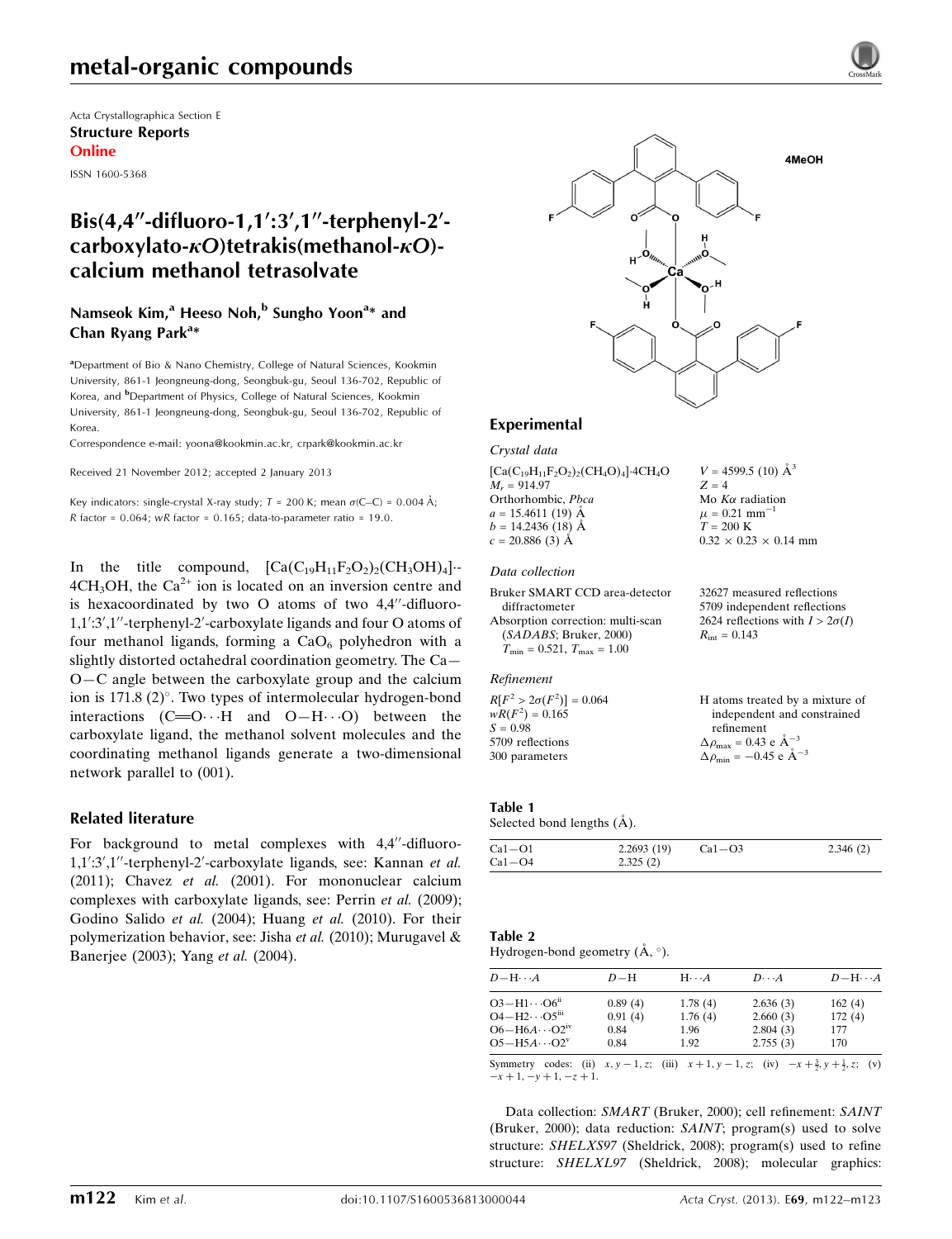SHELXTL (Sheldrick, 2008); software used to prepare material for publication: SHELXTL.

This work was supported by the International Collaborative R&D Program of the Korea Institute of Energy Technology Evaluation and Planning (KETEP) grant funded by Korea Government Ministry of Knowledge Economy (20118520010020).

Supplementary data and figures for this paper are available from the IUCr electronic archives (Reference: RU2047).

#### References

Bruker (2000). SMART, SAINT and SADABS[. Bruker AXS Inc., Madison,](https://scripts.iucr.org/cgi-bin/cr.cgi?rm=pdfbb&cnor=ru2047&bbid=BB1) [Wisconsin, USA.](https://scripts.iucr.org/cgi-bin/cr.cgi?rm=pdfbb&cnor=ru2047&bbid=BB1)

- [Chavez, F. A., Que, L. & Tolman, W. B. \(2001\).](https://scripts.iucr.org/cgi-bin/cr.cgi?rm=pdfbb&cnor=ru2047&bbid=BB2) Chem. Commun. pp. 111–112. Godino Salido, M. L., Arranz Mascarós, P., López Garzón, R., Gutiérrez
- [Valero, M. D., Low, J. N., Gallagher, J. F. & Glidewell, C. \(2004\).](https://scripts.iucr.org/cgi-bin/cr.cgi?rm=pdfbb&cnor=ru2047&bbid=BB3) Acta Cryst. B60[, 46–64.](https://scripts.iucr.org/cgi-bin/cr.cgi?rm=pdfbb&cnor=ru2047&bbid=BB3)
- [Huang, L., Zhong, A. G., Chen, D. B., Qiu, D. & Liang, H. D. \(2010\).](https://scripts.iucr.org/cgi-bin/cr.cgi?rm=pdfbb&cnor=ru2047&bbid=BB4) J. Mol. Struct. 984[, 39–50.](https://scripts.iucr.org/cgi-bin/cr.cgi?rm=pdfbb&cnor=ru2047&bbid=BB4)
- [Jisha, K. R., Suma, S. & Sudarsanakumar, M. R. \(2010\).](https://scripts.iucr.org/cgi-bin/cr.cgi?rm=pdfbb&cnor=ru2047&bbid=BB5) Polyhedron, 29, 3164– [3169.](https://scripts.iucr.org/cgi-bin/cr.cgi?rm=pdfbb&cnor=ru2047&bbid=BB5)
- [Kannan, S., Venkatachalam, G., Lee, H.-J., Kim, W., Koo, E., Do, Y. R. & Yoon,](https://scripts.iucr.org/cgi-bin/cr.cgi?rm=pdfbb&cnor=ru2047&bbid=BB6) S. (2011). [Polyhedron](https://scripts.iucr.org/cgi-bin/cr.cgi?rm=pdfbb&cnor=ru2047&bbid=BB6), 30, 340–346.
- [Murugavel, R. & Banerjee, S. \(2003\).](https://scripts.iucr.org/cgi-bin/cr.cgi?rm=pdfbb&cnor=ru2047&bbid=BB7) Inorg. Chem. Commun. 6, 810–814.
- [Perrin, C. L., Lau, J. S., Kim, Y.-J., Karri, P., Moore, C. & Rheingold, A. L.](https://scripts.iucr.org/cgi-bin/cr.cgi?rm=pdfbb&cnor=ru2047&bbid=BB8) (2009). [J. Am. Chem. Soc.](https://scripts.iucr.org/cgi-bin/cr.cgi?rm=pdfbb&cnor=ru2047&bbid=BB8) 131, 13548–13554.
- [Sheldrick, G. M. \(2008\).](https://scripts.iucr.org/cgi-bin/cr.cgi?rm=pdfbb&cnor=ru2047&bbid=BB9) Acta Cryst. A64, 112–122.
- [Yang, Y.-Y., Huang, Z.-Q., Szeto, L. & Wong, W. T. \(2004\).](https://scripts.iucr.org/cgi-bin/cr.cgi?rm=pdfbb&cnor=ru2047&bbid=BB10) Appl. Organomet. Chem. 18[, 97–98.](https://scripts.iucr.org/cgi-bin/cr.cgi?rm=pdfbb&cnor=ru2047&bbid=BB10)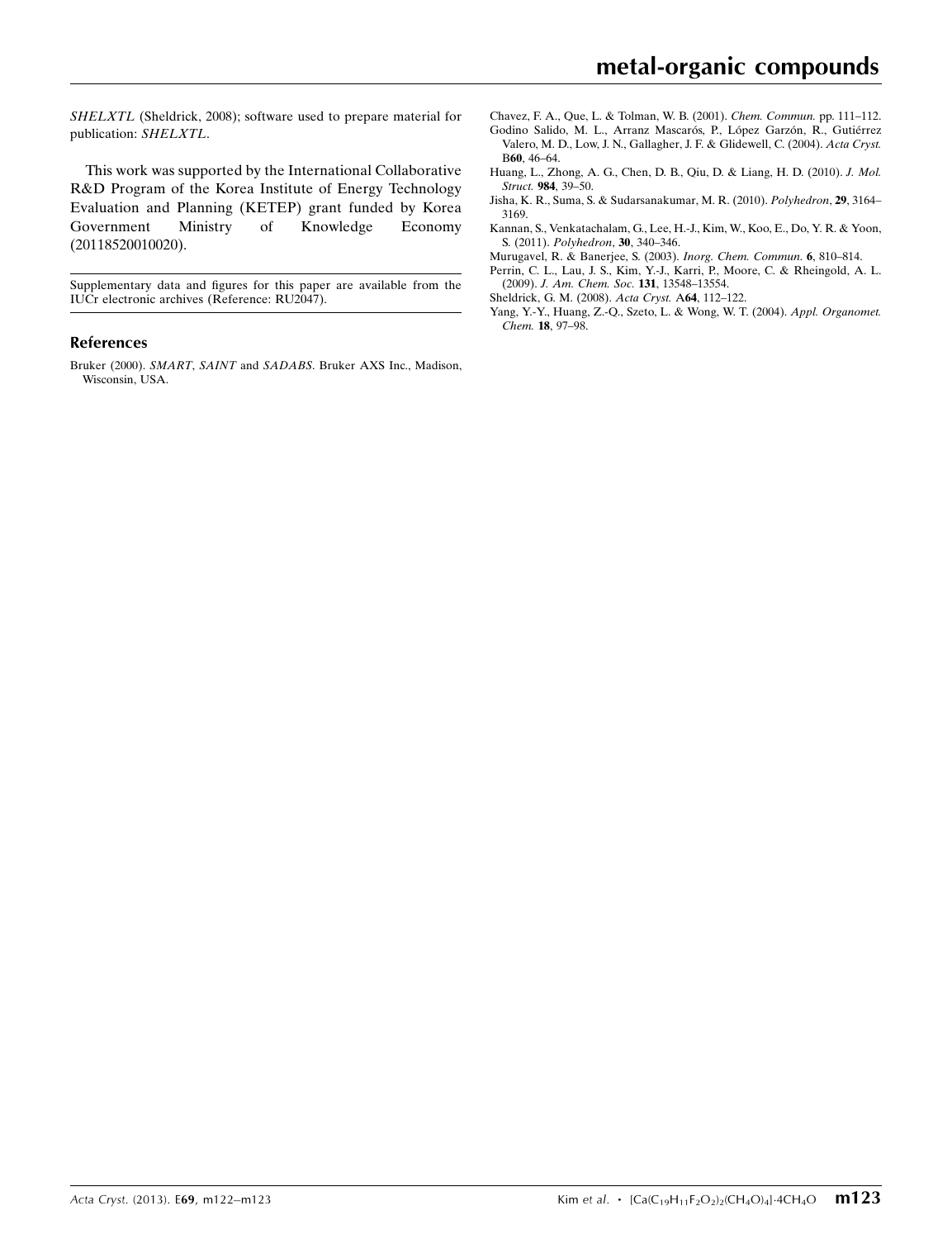# **supporting information**

*Acta Cryst.* (2013). E**69**, m122–m123 [doi:10.1107/S1600536813000044]

# **Bis(4,4′′-difluoro-1,1′:3′,1′′-terphenyl-2′-carboxylato-***κO***)tetrakis(methanol***κO***)calcium methanol tetrasolvate**

## **Namseok Kim, Heeso Noh, Sungho Yoon and Chan Ryang Park**

## **S1. Comment**

Octahedral mononuclear transition metal complexes with ligated carboxylates are well known structure for basic of inorganic chemistry (Chavez *et al.*, 2001; Kannan *et al.*, 2011). Few mononuclear calcium complexes with carboxylate ligands (Perrin *et al.*, 2009; Godino Salido *et al.*, 2004; Huang *et al.*, 2010) are reported possible due to easy polymerization behavior (Murugavel *et al.*, 2003; Jisha *et al.*, 2010; Yang *et al.*, 2004). Here, we report the structure of an octahedrally coordinated Ca2+ complex which crystallizes in the orthorhombic space group *Pbca* with one half molecule in the asymmetric unit. The selected bond distances and angles of  $[Ca(C<sub>19</sub>H<sub>11</sub>O<sub>2</sub>F<sub>2</sub>)<sub>2</sub>(CH<sub>4</sub>O<sub>4</sub>]$  are given in Table 1 with the structure of the molecule shown, in Fig 1, and its crystal packing involving strong intermolecular C=O…H, O—H…O interactions are detailed in Fig 2 and Table 2.

#### **S2. Experimental**

To a solution of sodium  $4.4''$ -difluoro-1,1':3',1"-terphenyl-2'-carboxylate (0.200 g, 0.602 mmol) in 15 ml of methanol,  $Ca(CF<sub>3</sub>SO<sub>3</sub>)<sub>2</sub>$  (0.204 g, 0.602 mmol) was added at room temperature. After stirring for 30 min, colorless block type crystals were collected from slow evaporization. Yield =  $51\%$ , (0.281 g).

#### **S3. Refinement**

H atoms were placed at calculated positions and refined as riding with C–H(aromatic) = 0.95 Å, C–H(CH<sub>3</sub>) = 0.98 Å, and with  $U_{iso}(H) = 1.2$   $U_{eq}(C)$  or 1.5  $U_{eq}(C)$  for methyl groups. The O-bound H atoms of methanol were located in a difference Fourier map and refined isotropically.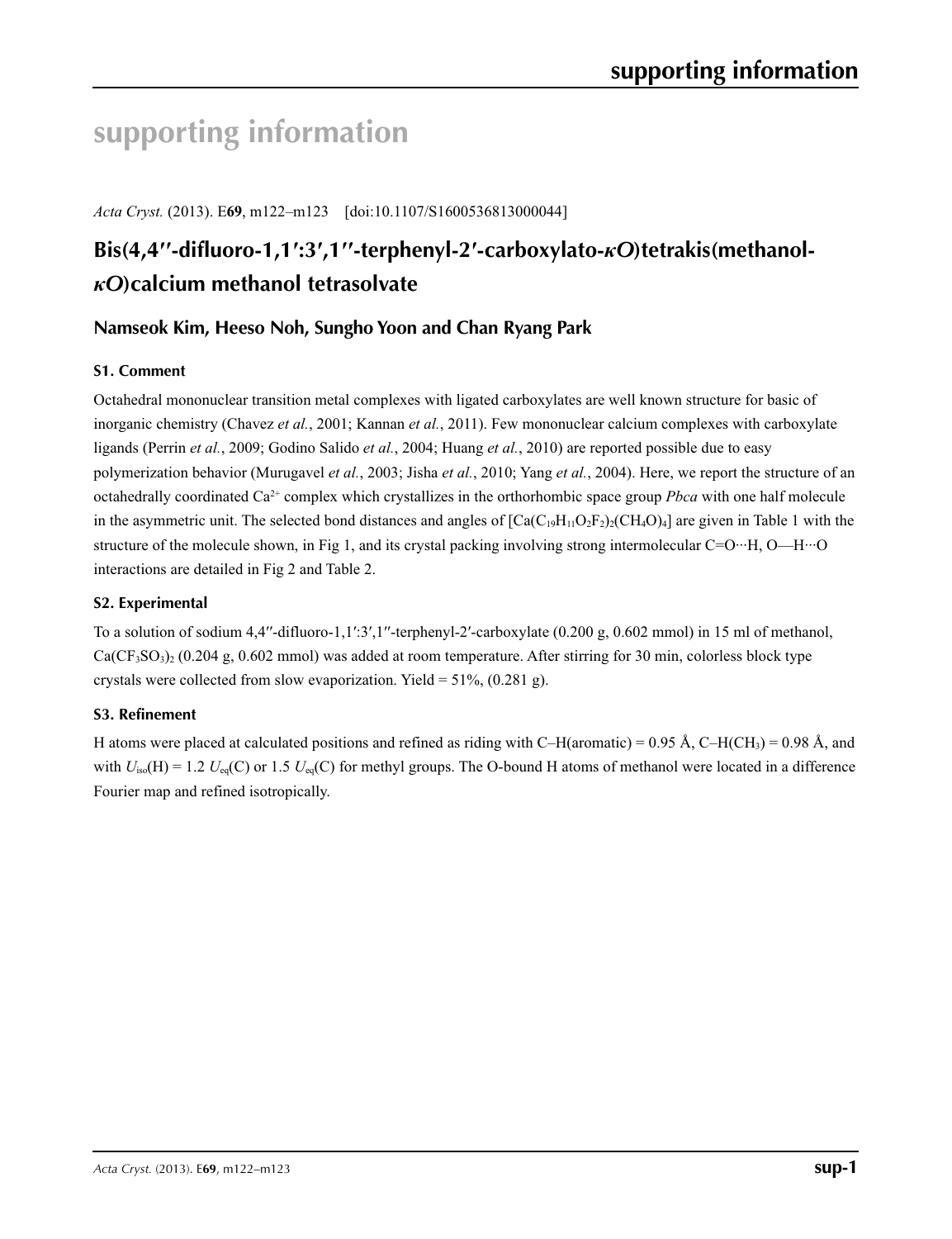

## **Figure 1**

The molecular structure of the title compound, showing the atom-numbering and with displacement ellipsoids drawn at the 50% probability level.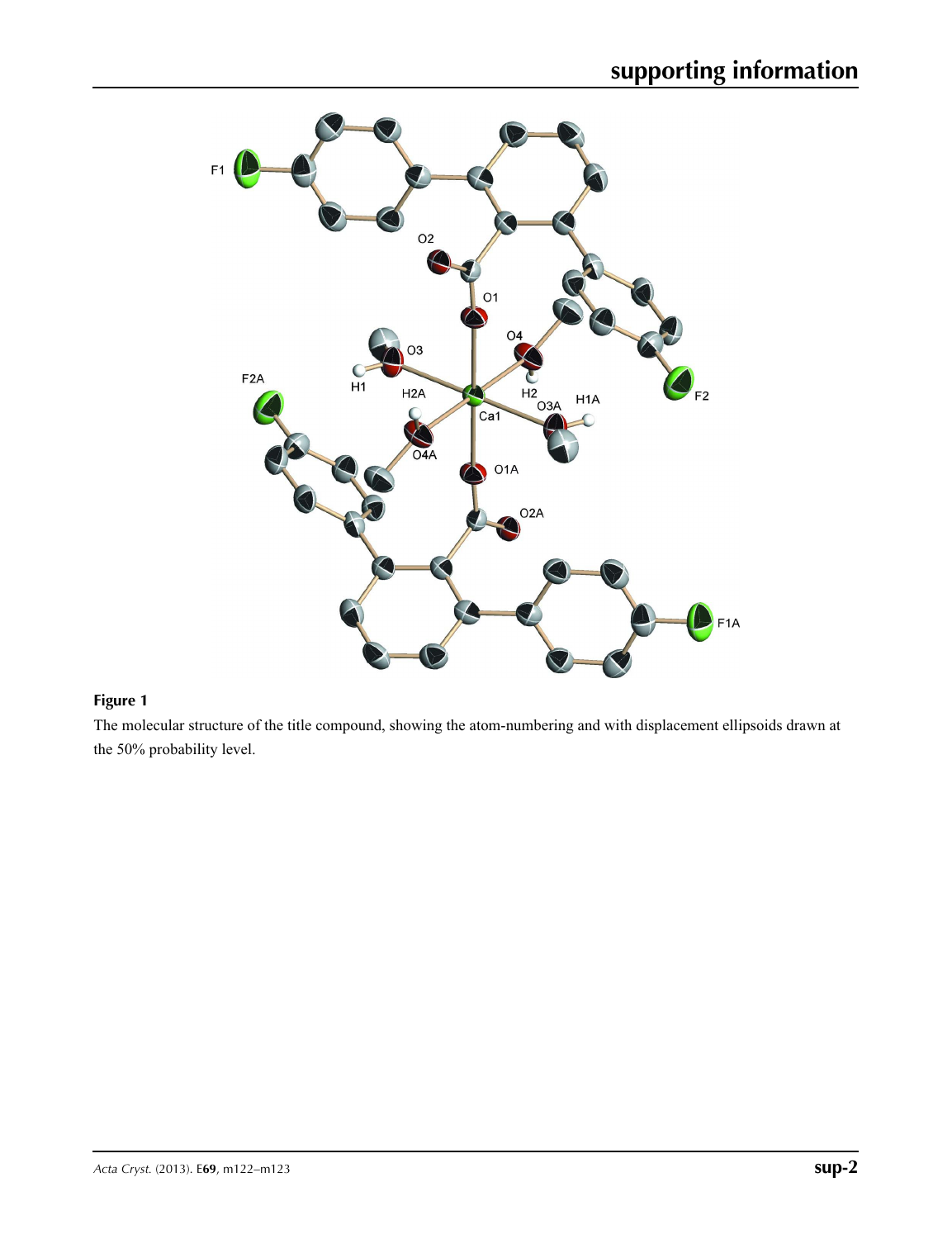

## **Figure 2**

A crystal packing diagram of the title compound, showing the hydrogen bonds and with displacement ellipsoids drawn at the 50% probability level.

## Bis(4,4"-difluoro-1,1':3',1"-terphenyl-2'-carboxylato- $\kappa$ O)tetrakis(methanol- $\kappa$ O)calcium methanol tetrasolvate

| Crystal data                                             |                                                                         |
|----------------------------------------------------------|-------------------------------------------------------------------------|
| $[Ca(C_{19}H_{11}F_2O_2)_2(CH_4O)_4]$ 4CH <sub>4</sub> O | $F(000) = 1928$                                                         |
| $M_r = 914.97$                                           | $D_x = 1.321$ Mg m <sup>-3</sup>                                        |
| Orthorhombic, <i>Pbca</i>                                | Mo Ka radiation, $\lambda = 0.71073$ Å                                  |
| Hall symbol: -p 2ac 2ab                                  | Cell parameters from 2898 reflections                                   |
| $a = 15.4611(19)$ Å                                      | $\theta$ = 2.2–22.0°                                                    |
| $b = 14.2436(18)$ Å                                      | $\mu = 0.21$ mm <sup>-1</sup>                                           |
| $c = 20.886(3)$ Å                                        | $T = 200 \text{ K}$                                                     |
| $V = 4599.5$ (10) Å <sup>3</sup>                         | Block, colorless                                                        |
| $Z=4$                                                    | $0.32 \times 0.23 \times 0.14$ mm                                       |
| Data collection                                          |                                                                         |
| Bruker SMART CCD area-detector                           | 32627 measured reflections                                              |
| diffractometer                                           | 5709 independent reflections                                            |
| Radiation source: fine-focus sealed tube                 | 2624 reflections with $I > 2\sigma(I)$                                  |
| Graphite monochromator                                   | $R_{\text{int}} = 0.143$                                                |
| phi and $\omega$ scans                                   | $\theta_{\text{max}} = 28.3^{\circ}, \theta_{\text{min}} = 2.0^{\circ}$ |
| Absorption correction: multi-scan                        | $h = -14 \rightarrow 20$                                                |
| (SADABS; Bruker, 2000)                                   | $k = -18 \rightarrow 18$                                                |
| $T_{\min} = 0.521$ , $T_{\max} = 1.00$                   | $l = -23 \rightarrow 27$                                                |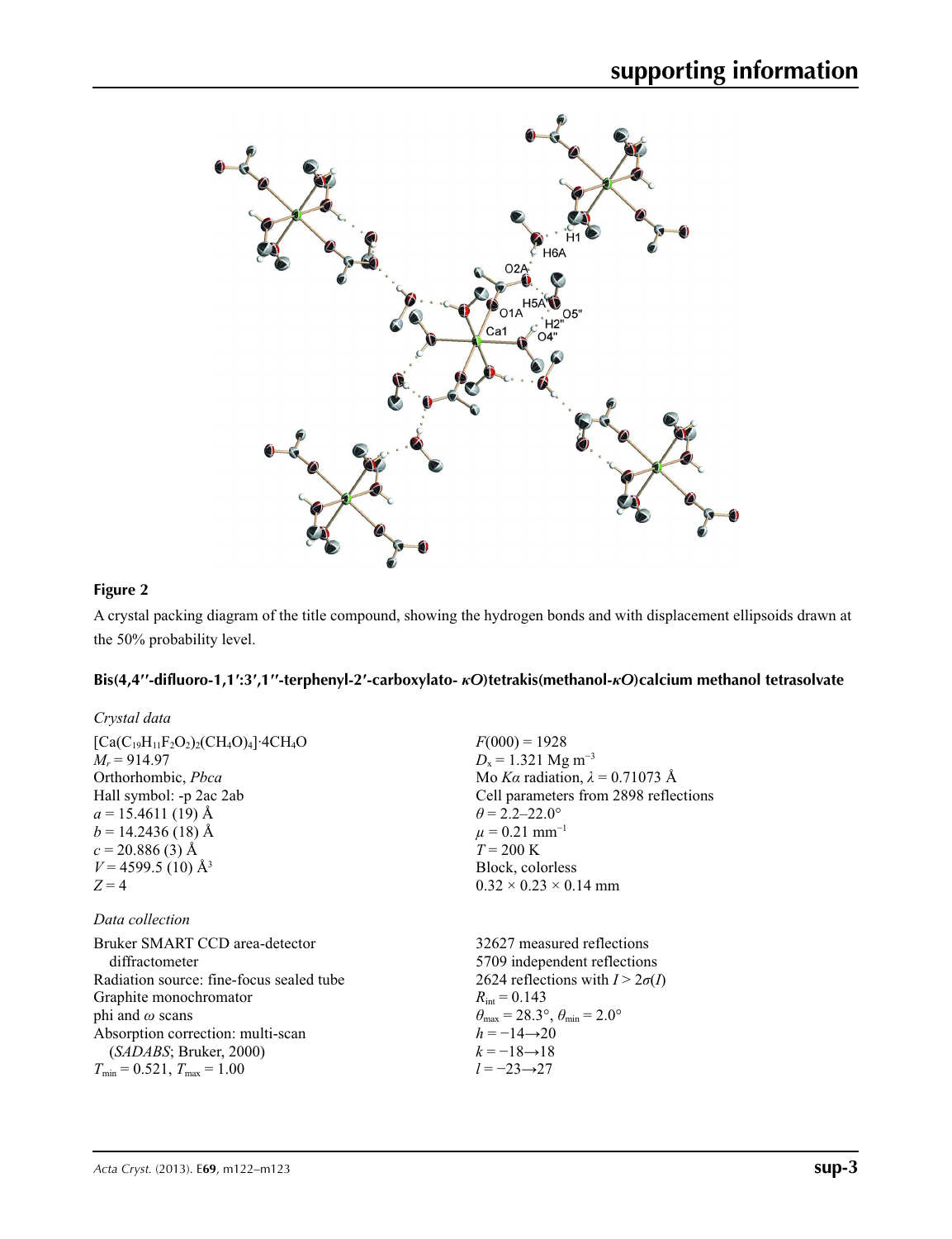*Refinement*

| Secondary atom site location: difference Fourier            |
|-------------------------------------------------------------|
| map                                                         |
| Hydrogen site location: inferred from                       |
| neighbouring sites                                          |
| H atoms treated by a mixture of independent                 |
| and constrained refinement                                  |
| $w = 1/[\sigma^2(F_0^2) + (0.0644P)^2]$                     |
| where $P = (F_0^2 + 2F_c^2)/3$                              |
| $(\Delta/\sigma)_{\text{max}}$ < 0.001                      |
| $\Delta\rho_{\text{max}} = 0.43 \text{ e } \text{\AA}^{-3}$ |
| $\Delta\rho_{\rm min} = -0.45$ e Å <sup>-3</sup>            |
|                                                             |

#### *Special details*

**Geometry**. All e.s.d.'s (except the e.s.d. in the dihedral angle between two l.s. planes) are estimated using the full covariance matrix. The cell e.s.d.'s are taken into account individually in the estimation of e.s.d.'s in distances, angles and torsion angles; correlations between e.s.d.'s in cell parameters are only used when they are defined by crystal symmetry. An approximate (isotropic) treatment of cell e.s.d.'s is used for estimating e.s.d.'s involving l.s. planes.

**Refinement**. Refinement of  $F^2$  against ALL reflections. The weighted *R*-factor  $wR$  and goodness of fit *S* are based on  $F^2$ , conventional *R*-factors *R* are based on *F*, with *F* set to zero for negative  $F^2$ . The threshold expression of  $F^2 > \sigma(F^2)$  is used only for calculating *R*-factors(gt) *etc*. and is not relevant to the choice of reflections for refinement. *R*-factors based on *F*<sup>2</sup> are statistically about twice as large as those based on *F*, and *R*- factors based on ALL data will be even larger.

*Fractional atomic coordinates and isotropic or equivalent isotropic displacement parameters (Å<sup>2</sup>)* 

|                 | $\mathcal{X}$ | $\mathcal{V}$  | $\boldsymbol{Z}$ | $U_{\text{iso}}$ */ $U_{\text{eq}}$ |
|-----------------|---------------|----------------|------------------|-------------------------------------|
| Ca1             | 1.0000        | 0.0000         | 0.5000           | 0.0296(2)                           |
| O2              | 0.79691(12)   | 0.20766(14)    | 0.46541(10)      | 0.0359(5)                           |
| O <sub>1</sub>  | 0.92097(13)   | 0.12979(14)    | 0.47660(10)      | 0.0382(6)                           |
| O <sub>3</sub>  | 0.94225(15)   | $-0.07389(16)$ | 0.40917(11)      | 0.0416(6)                           |
| <b>O4</b>       | 1.12075(14)   | 0.04631(15)    | 0.44165(11)      | 0.0436(6)                           |
| F2              | 1.02858(13)   | 0.35764(16)    | 0.71251(10)      | 0.0657(6)                           |
| F1              | 0.68180(14)   | 0.03347(16)    | 0.22211(11)      | 0.0698(7)                           |
| C15             | 0.7834(2)     | 0.2459(2)      | 0.27894(15)      | 0.0414(8)                           |
| H15             | 0.7766        | 0.3120         | 0.2754           | $0.050*$                            |
| C1              | 0.87736(19)   | 0.1973(2)      | 0.45564(14)      | 0.0293(7)                           |
| C8              | 0.99166(19)   | 0.3377(2)      | 0.51732(15)      | 0.0349(8)                           |
| C <sub>2</sub>  | 0.92369(18)   | 0.27084(19)    | 0.41636(15)      | 0.0297(7)                           |
| C6              | 0.9544(2)     | 0.3437(2)      | 0.31427(17)      | 0.0439(9)                           |
| H <sub>6</sub>  | 0.9460        | 0.3476         | 0.2693           | $0.053*$                            |
| C14             | 0.8506(2)     | 0.2098(2)      | 0.31613(15)      | 0.0353(8)                           |
| C <sub>3</sub>  | 0.97877(18)   | 0.3349(2)      | 0.44720(16)      | 0.0327(8)                           |
| C7              | 0.91018(19)   | 0.2756(2)      | 0.35003(15)      | 0.0344(8)                           |
| C <sub>5</sub>  | 1.0100(2)     | 0.4050(2)      | 0.34434(17)      | 0.0455(9)                           |
| H <sub>5</sub>  | 1.0407        | 0.4501         | 0.3197           | $0.055*$                            |
| C9              | 0.9219(2)     | 0.3391(2)      | 0.56012(16)      | 0.0368(8)                           |
| H9              | 0.8647        | 0.3351         | 0.5436           | $0.044*$                            |
| C13             | 1.0747(2)     | 0.3425(2)      | 0.54382(17)      | 0.0400(8)                           |
| H <sub>13</sub> | 1.1235        | 0.3414         | 0.5161           | $0.048*$                            |
| C19             | 0.8596(2)     | 0.1135(2)      | 0.31971(16)      | 0.0451(9)                           |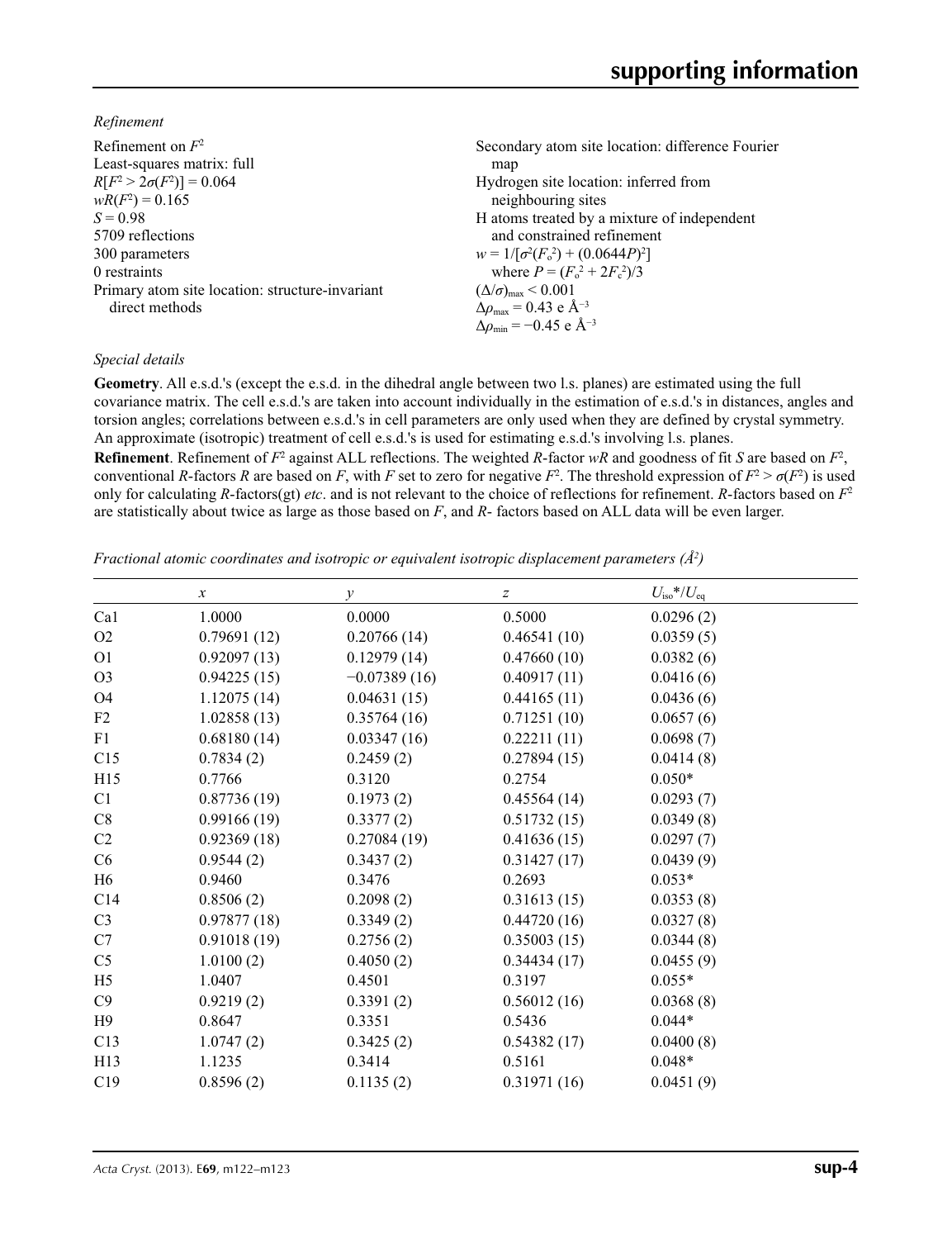| H19               | 0.9049      | 0.0876       | 0.3448      | $0.054*$     |
|-------------------|-------------|--------------|-------------|--------------|
| C10               | 0.9335(2)   | 0.3462(2)    | 0.62520(16) | 0.0428(8)    |
| H10               | 0.8855      | 0.3479       | 0.6535      | $0.051*$     |
| C4                | 1.0216(2)   | 0.4017(2)    | 0.40898(18) | 0.0426(9)    |
| H <sub>4</sub>    | 1.0595      | 0.4455       | 0.4287      | $0.051*$     |
| C11               | 1.0168(2)   | 0.3508(2)    | 0.64801(17) | 0.0454(9)    |
| C12               | 1.0876(2)   | 0.3486(2)    | 0.60847(17) | 0.0439(9)    |
| H12               | 1.1444      | 0.3512       | 0.6256      | $0.053*$     |
| C17               | 0.7379(2)   | 0.0923(3)    | 0.25238(17) | 0.0479(9)    |
| C21               | 1.1492(2)   | 0.1374(2)    | 0.42276(18) | 0.0514(10)   |
| H21A              | 1.1019      | 0.1703       | 0.4011      | $0.077*$     |
| H21B              | 1.1984      | 0.1314       | 0.3934      | $0.077*$     |
| H21C              | 1.1669      | 0.1730       | 0.4607      | $0.077*$     |
| C20               | 0.9850(2)   | $-0.1026(3)$ | 0.35239(19) | 0.0562(10)   |
| H20A              | 1.0103      | $-0.0477$    | 0.3312      | $0.084*$     |
| H20B              | 0.9433      | $-0.1327$    | 0.3236      | $0.084*$     |
| H20C              | 1.0309      | $-0.1474$    | 0.3632      | $0.084*$     |
| C18               | 0.8036(2)   | 0.0540(2)    | 0.28735(17) | 0.0503(10)   |
| H18               | 0.8108      | $-0.0122$    | 0.2895      | $0.060*$     |
| C16               | 0.7266(2)   | 0.1872(3)    | 0.24715(16) | 0.0472(9)    |
| H16               | 0.6808      | 0.2123       | 0.2222      | $0.057*$     |
| O <sub>5</sub>    | 0.24558(14) | 0.91787(15)  | 0.43929(12) | 0.0451(6)    |
| H <sub>5</sub> A  | 0.2373      | 0.8828       | 0.4711      | $0.068*$     |
| O <sub>6</sub>    | 0.78040(14) | 0.86827(15)  | 0.41295(12) | 0.0483(6)    |
| H <sub>6</sub> A  | 0.7576      | 0.8192       | 0.4275      | $0.073*$     |
| C23               | 0.7269(2)   | 0.9463(2)    | 0.42684(19) | 0.0504(10)   |
| H <sub>23</sub> A | 0.7059      | 0.9417       | 0.4710      | $0.076*$     |
| H23B              | 0.6775      | 0.9468       | 0.3974      | $0.076*$     |
| H23C              | 0.7601      | 1.0044       | 0.4217      | $0.076*$     |
| C22               | 0.2469(2)   | 0.8631(3)    | 0.38278(18) | 0.0554(10)   |
| H22A              | 0.2503      | 0.9045       | 0.3454      | $0.083*$     |
| H22B              | 0.1940      | 0.8254       | 0.3803      | $0.083*$     |
| H22C              | 0.2974      | 0.8215       | 0.3835      | $0.083*$     |
| H2                | 1.163(2)    | 0.003(3)     | 0.4370(19)  | $0.078(13)*$ |
| H1                | 0.892(3)    | $-0.104(3)$  | 0.4134(19)  | $0.084(15)*$ |
|                   |             |              |             |              |

*Atomic displacement parameters (Å2 )*

| I/I <sup>11</sup> | $L^{22}$   | $I^{\beta 3}$ | $I^{12}$      | $U^{13}$      | $L^{23}$      |
|-------------------|------------|---------------|---------------|---------------|---------------|
| 0.0215(4)         | 0.0302(4)  | 0.0370(5)     | 0.0015(4)     | 0.0028(4)     | 0.0044(4)     |
| 0.0218(12)        | 0.0384(12) | 0.0474(15)    | 0.0003(9)     | 0.0029(9)     | 0.0063(11)    |
| 0.0323(13)        | 0.0324(12) | 0.0498(15)    | 0.0075(10)    | $-0.0001(10)$ | 0.0092(11)    |
| 0.0317(14)        | 0.0506(15) | 0.0424(15)    | $-0.0045(12)$ | 0.0031(10)    | $-0.0080(11)$ |
| 0.0311(13)        | 0.0363(13) | 0.0635(17)    | 0.0029(11)    | 0.0164(11)    | 0.0084(12)    |
| 0.0575(14)        | 0.0938(17) | 0.0456(15)    | $-0.0085(12)$ | $-0.0073(10)$ | $-0.0017(12)$ |
| 0.0726(16)        | 0.0703(15) | 0.0663(16)    | $-0.0189(12)$ | $-0.0069(12)$ | $-0.0205(12)$ |
| 0.049(2)          | 0.0419(19) | 0.034(2)      | $-0.0009(17)$ | 0.0049(16)    | 0.0006(16)    |
| 0.0267(18)        | 0.0323(16) | 0.0289(18)    | $-0.0018(14)$ | $-0.0024(13)$ | $-0.0011(14)$ |
|                   |            |               |               |               |               |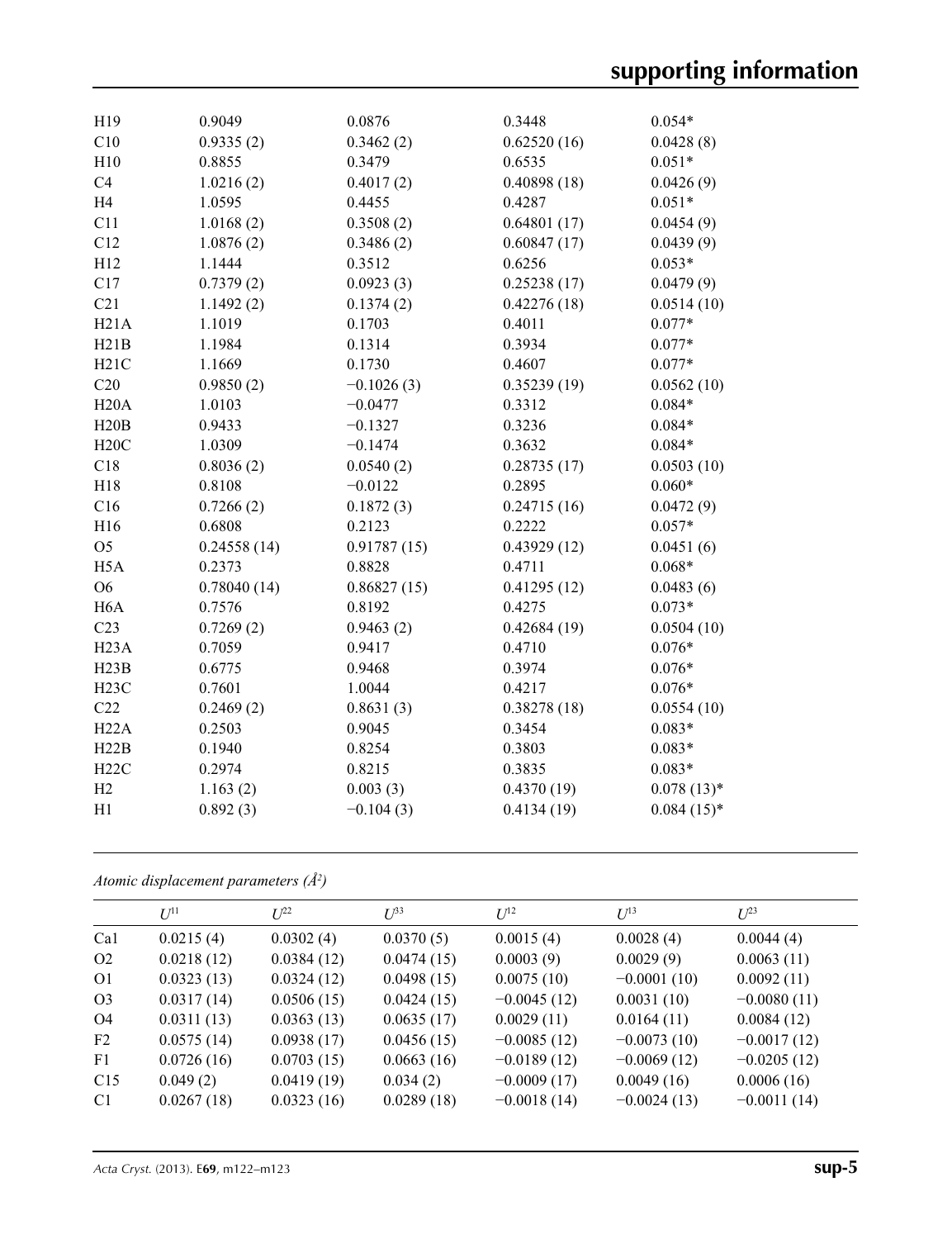| C8              | 0.0302(18) | 0.0283(16) | 0.046(2)   | $-0.0047(14)$ | 0.0023(15)    | $-0.0028(14)$ |
|-----------------|------------|------------|------------|---------------|---------------|---------------|
| C <sub>2</sub>  | 0.0221(16) | 0.0286(16) | 0.039(2)   | 0.0030(13)    | 0.0053(13)    | 0.0005(14)    |
| C <sub>6</sub>  | 0.046(2)   | 0.048(2)   | 0.038(2)   | $-0.0018(17)$ | 0.0053(16)    | 0.0051(17)    |
| C14             | 0.038(2)   | 0.0380(18) | 0.0298(19) | 0.0003(15)    | 0.0071(14)    | 0.0016(15)    |
| C <sub>3</sub>  | 0.0244(17) | 0.0344(17) | 0.039(2)   | 0.0024(14)    | 0.0027(14)    | 0.0016(15)    |
| C7              | 0.0326(19) | 0.0334(17) | 0.037(2)   | 0.0036(14)    | 0.0092(14)    | 0.0017(15)    |
| C <sub>5</sub>  | 0.050(2)   | 0.0404(19) | 0.046(2)   | $-0.0122(17)$ | 0.0131(17)    | 0.0055(17)    |
| C9              | 0.0301(19) | 0.0355(18) | 0.045(2)   | 0.0006(14)    | 0.0005(15)    | $-0.0024(15)$ |
| C13             | 0.0250(18) | 0.0425(19) | 0.052(2)   | $-0.0040(15)$ | 0.0025(15)    | $-0.0006(17)$ |
| C19             | 0.055(2)   | 0.0374(19) | 0.043(2)   | 0.0013(17)    | $-0.0025(17)$ | 0.0010(16)    |
| C10             | 0.036(2)   | 0.047(2)   | 0.045(2)   | 0.0004(15)    | 0.0014(16)    | $-0.0009(17)$ |
| C4              | 0.035(2)   | 0.0391(19) | 0.053(2)   | $-0.0065(15)$ | 0.0053(16)    | $-0.0005(17)$ |
| C11             | 0.050(2)   | 0.049(2)   | 0.038(2)   | $-0.0034(17)$ | $-0.0063(17)$ | $-0.0002(17)$ |
| C12             | 0.032(2)   | 0.051(2)   | 0.049(2)   | $-0.0045(16)$ | $-0.0059(16)$ | $-0.0017(18)$ |
| C17             | 0.049(2)   | 0.056(2)   | 0.039(2)   | $-0.0108(19)$ | 0.0065(17)    | $-0.015(2)$   |
| C <sub>21</sub> | 0.051(2)   | 0.044(2)   | 0.060(3)   | $-0.0037(18)$ | 0.0096(18)    | 0.0131(18)    |
| C20             | 0.053(2)   | 0.053(2)   | 0.062(3)   | 0.0039(19)    | 0.0097(19)    | $-0.011(2)$   |
| C18             | 0.065(3)   | 0.037(2)   | 0.049(2)   | $-0.0060(19)$ | 0.0053(19)    | $-0.0065(18)$ |
| C16             | 0.047(2)   | 0.059(2)   | 0.036(2)   | 0.0054(18)    | $-0.0005(17)$ | $-0.0051(18)$ |
| O <sub>5</sub>  | 0.0352(13) | 0.0449(14) | 0.0553(17) | 0.0028(11)    | 0.0104(12)    | 0.0055(12)    |
| O <sub>6</sub>  | 0.0331(14) | 0.0410(13) | 0.0710(18) | $-0.0088(11)$ | 0.0044(11)    | 0.0040(13)    |
| C <sub>23</sub> | 0.045(2)   | 0.039(2)   | 0.067(3)   | $-0.0086(17)$ | 0.0080(18)    | 0.0013(18)    |
| C <sub>22</sub> | 0.054(2)   | 0.060(2)   | 0.052(3)   | 0.006(2)      | 0.0038(18)    | 0.001(2)      |
|                 |            |            |            |               |               |               |

#### *Geometric parameters (Å, º)*

| $Ca1 - O1i$             | 2.2692(19) | $C9 - C10$   | 1.375(4) |
|-------------------------|------------|--------------|----------|
| $Ca1 - O1$              | 2.2693(19) | $C9 - H9$    | 0.9500   |
| $Ca1 - O4$ <sup>i</sup> | 2.325(2)   | $C13 - C12$  | 1.368(4) |
| $Ca1 - O4$              | 2.325(2)   | $C13 - H13$  | 0.9500   |
| $Ca1 - O3$              | 2.346(2)   | $C19 - C18$  | 1.388(4) |
| $Ca1 - O3i$             | 2.346(2)   | $C19 - H19$  | 0.9500   |
| $O2-C1$                 | 1.269(3)   | $C10 - C11$  | 1.375(5) |
| $O1 - C1$               | 1.253(3)   | $C10 - H10$  | 0.9500   |
| $O3 - C20$              | 1.418(4)   | $C4 - H4$    | 0.9500   |
| $O3 - H1$               | 0.89(4)    | $C11 - C12$  | 1.371(5) |
| $O4 - C21$              | 1.425(4)   | $C12 - H12$  | 0.9500   |
| $O4 - H2$               | 0.91(4)    | $C17 - C18$  | 1.364(5) |
| $F2 - C11$              | 1.363(4)   | $C17 - C16$  | 1.367(5) |
| $F1 - C17$              | 1.362(4)   | $C21 - H21A$ | 0.9800   |
| $C15 - C16$             | 1.382(5)   | $C21 - H21B$ | 0.9800   |
| $C15 - C14$             | 1.395(4)   | $C21 - H21C$ | 0.9800   |
| $C15 - H15$             | 0.9500     | $C20 - H20A$ | 0.9800   |
| $C1-C2$                 | 1.511(4)   | $C20 - H20B$ | 0.9800   |
| $C8 - C13$              | 1.400(4)   | $C20 - H20C$ | 0.9800   |
| $C8-C9$                 | 1.401(4)   | $C18 - H18$  | 0.9500   |
| $C8-C3$                 | 1.479(4)   | $C16 - H16$  | 0.9500   |
| $C2-C7$                 | 1.403(4)   | $O5 - C22$   | 1.415(4) |
|                         |            |              |          |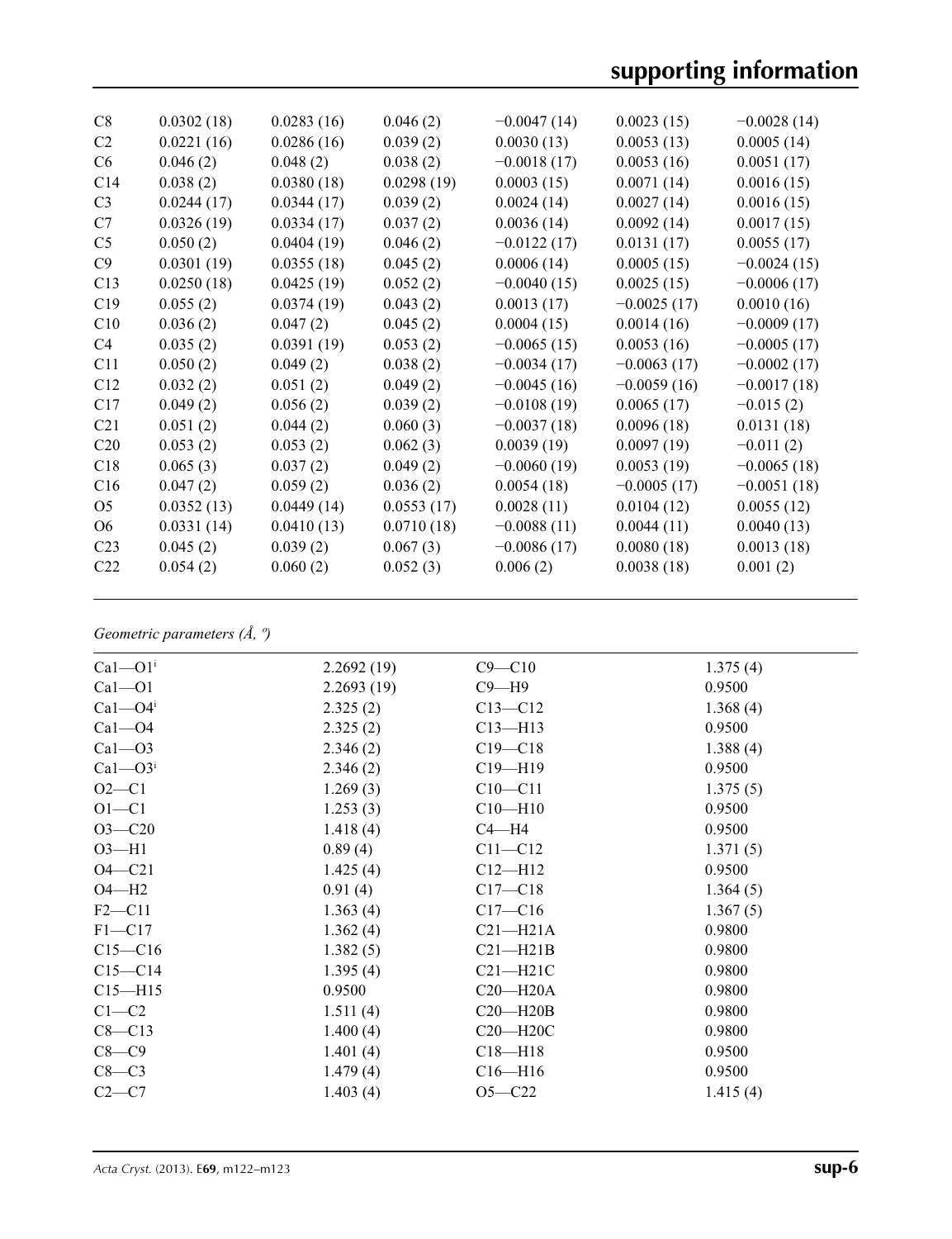| $C2-C3$                            | 1.404(4)  | $O5 - H5A$          | 0.8400   |
|------------------------------------|-----------|---------------------|----------|
| $C6-C5$                            | 1.377(5)  | $O6 - C23$          | 1.416(4) |
| $C6-C7$                            | 1.403(4)  | $O6 - H6A$          | 0.8400   |
| $C6 - H6$                          | 0.9500    | $C23 - H23A$        | 0.9800   |
| $C14 - C19$                        | 1.380(4)  | $C23 - H23B$        | 0.9800   |
| $C14-C7$                           | 1.492(4)  | $C23 - H23C$        | 0.9800   |
| $C3-C4$                            | 1.408(4)  | $C22-H22A$          | 0.9800   |
| $C5-C4$                            | 1.363(5)  | $C22 - H22B$        | 0.9800   |
| $C5 - H5$                          | 0.9500    | $C22 - H22C$        | 0.9800   |
|                                    |           |                     |          |
| $O1^i$ -Cal- $O1$                  | 180.00(8) | $C12-C13-H13$       | 119.1    |
| $O1^{i}$ -Ca $1$ --O4 <sup>i</sup> | 95.07(8)  | $C8 - C13 - H13$    | 119.1    |
| $O1 - Ca1 - O4$ <sup>i</sup>       | 84.93 (8) | $C14 - C19 - C18$   | 121.2(3) |
| $O1^i$ -Cal- $O4$                  | 84.93 (8) | $C14 - C19 - H19$   | 119.4    |
| $O1 - Ca1 - O4$                    | 95.07(8)  | $C18 - C19 - H19$   | 119.4    |
| O4i-Ca1-O4                         | 180.0     | $C9 - C10 - C11$    | 117.9(3) |
| $O1^i$ -Cal- $O3$                  | 90.78(8)  | $C9 - C10 - H10$    | 121.0    |
| $O1 - Ca1 - O3$                    | 89.22 (8) | $C11 - C10 - H10$   | 121.0    |
| $O4^i$ —Ca1—O3                     | 89.48 (8) | $C5-C4-C3$          | 121.5(3) |
| $O4 - Ca1 - O3$                    | 90.52(8)  | $C5-C4-H4$          | 119.2    |
| $O1^{i}$ - Cal - $O3^{i}$          | 89.22 (8) | $C3-C4-H4$          | 119.2    |
| $O1 - Ca1 - O3$                    | 90.78(8)  | $F2 - C11 - C12$    | 119.4(3) |
| $O4^i$ —Ca $1$ — $O3^i$            | 90.52(8)  | $F2 - C11 - C10$    | 118.1(3) |
| $O4 - Ca1 - O3$ <sup>i</sup>       | 89.48 (8) | $C12 - C11 - C10$   | 122.5(3) |
| $O3 - Ca1 - O3$                    | 180.0     | $C13 - C12 - C11$   | 118.7(3) |
| $Cl$ -Ol-Cal                       | 171.8(2)  | $C13 - C12 - H12$   | 120.6    |
| $C20 - O3 - Ca1$                   | 128.9(2)  | $C11 - C12 - H12$   | 120.6    |
| $C20 - 03 - H1$                    | 110(3)    | $F1 - C17 - C18$    | 118.4(3) |
| $Ca1 - O3 - H1$                    | 118(3)    | $F1 - C17 - C16$    | 119.3(3) |
| $C21 - O4 - Ca1$                   | 130.6(2)  | $C18-C17-C16$       | 122.2(3) |
| $C21 - O4 - H2$                    | 112(2)    | $O4 - C21 - H21A$   | 109.5    |
| $Ca1 - O4 - H2$                    | 116(2)    | $O4 - C21 - H21B$   | 109.5    |
| $C16-C15-C14$                      | 121.2(3)  | $H21A - C21 - H21B$ | 109.5    |
| $C16-C15-H15$                      | 119.4     | O4-C21-H21C         | 109.5    |
| $C14 - C15 - H15$                  | 119.4     | H21A-C21-H21C       | 109.5    |
| $O1 - C1 - O2$                     | 124.1(3)  | $H21B - C21 - H21C$ | 109.5    |
| $O1 - C1 - C2$                     | 117.8(3)  | O3-C20-H20A         | 109.5    |
| $O2 - C1 - C2$                     | 118.1(3)  | O3-C20-H20B         | 109.5    |
| $C13-C8-C9$                        | 117.0(3)  | $H20A - C20 - H20B$ | 109.5    |
| $C13-C8-C3$                        | 121.1(3)  | O3-C20-H20C         | 109.5    |
| $C9-C8-C3$                         | 121.9(3)  | H20A-C20-H20C       | 109.5    |
| $C7-C2-C3$                         | 120.8(3)  | H20B-C20-H20C       | 109.5    |
| $C7-C2-C1$                         | 119.9(3)  | $C17 - C18 - C19$   | 118.7(3) |
| $C3-C2-C1$                         | 119.3(3)  | $C17 - C18 - H18$   | 120.6    |
| $C5 - C6 - C7$                     | 120.0(3)  | $C19 - C18 - H18$   | 120.6    |
| $C5-C6-H6$                         | 120.0     | $C17-C16-C15$       | 118.6(3) |
| $C7-C6-H6$                         | 120.0     | $C17 - C16 - H16$   | 120.7    |
| $C19 - C14 - C15$                  | 118.1(3)  | $C15-C16-H16$       | 120.7    |